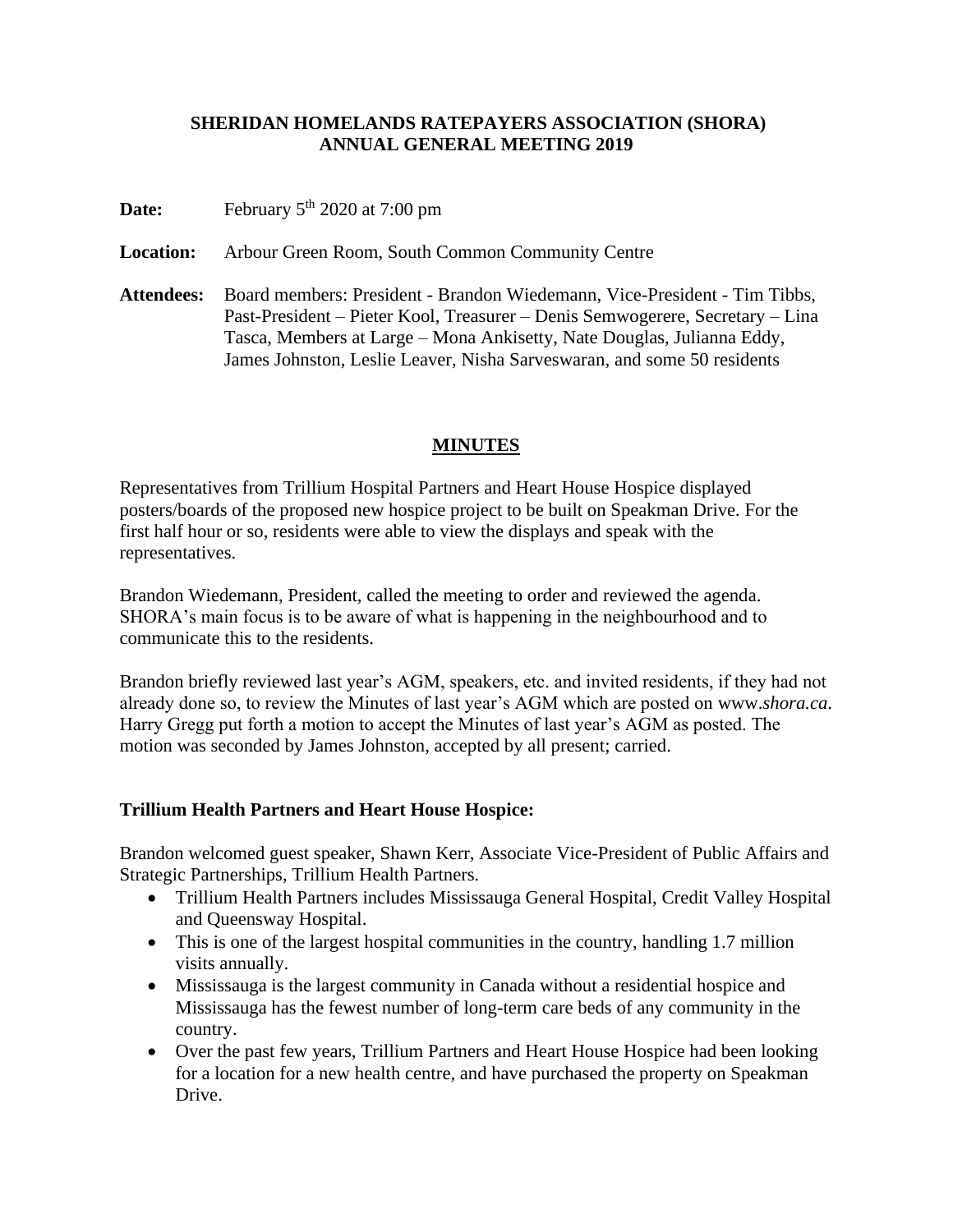- The initial announcement of the new health centre was made in December, on Speakman Drive. Input from residents is necessary, and an open house was held in January, as well as discussions at tonight's meeting. Meetings are also arranged with businesses in Sheridan Park (Research Centre).
- Shawn reviewed the initial concept (not etched in stone). They are currently looking at 220 beds for long-term care and 10 beds for hospice. They are asking for Government assistance for additional beds as Mississauga would still be short 1,500 beds.
- Research is being done on the type of specialized services that would be required to service the new health centre.
- Valuable feedback has been provided by Humber, Milton and Runnymede Rehab Centres.
- The timeline for the first phase (long-term care and hospice) is approximately six years. The community will be updated on a regular basis.
- The health/medical, rehab, research centres would be part of the second phase.
- The main feature of the artist's rendering is integration with the community.
- Shawn reviewed some of the feedback that has been received, including concerns such as traffic, lighting, green space, accessibility, etc. A traffic study will be done. All feedback received at the open house and at tonight's meeting will be reviewed and taken into consideration as plans progress.
- A question and answer period followed.

### **SHORA:**

Brandon introduced members of the SHORA Board. He mentioned that we are looking for another Board member as well as volunteers. Anyone interested should contact Brandon at *president@shora.ca*.

As SHORA is part of the City Affiliate Programme, the City provides 'free' meeting rooms for our Board meetings and AGM. For this reason our AGM is now being held at South Common Community Centre. In past years, we paid several hundred dollars to the various churches to rent a room. We also qualify for staff support from the City, as well as liability insurance for events held in Thornlodge Park (Shakespeare in the Park, Pumpkin Parade, etc.). As a participating affiliate, SHORA also qualifies for the 'matching grant program' of \$2,000 per year. Through this grant, we were able to purchase a bicycle repair stand which will be installed in the coming months near the new bicycle path at Erin Mills Parkway and Sheridan Park Drive.

The City has requested that we include a *Code of Conduct* in our bylaws as a mechanism for resolution of complaints. All complaints received will be investigated, and a written response will be provided. The Code of Conduct that has been drawn up was reviewed by Brandon Wiedemann. A motion to adopt a Conflict Resolution policy was put forth by James Johnston, seconded by Kathleen Jay, accepted by all present and carried. A further motion was put forth by Pieter Kool to include the *Code of Conduct* in the SHORA bylaws. The motion was seconded by Denis Semwogerere, accepted by all present and carried.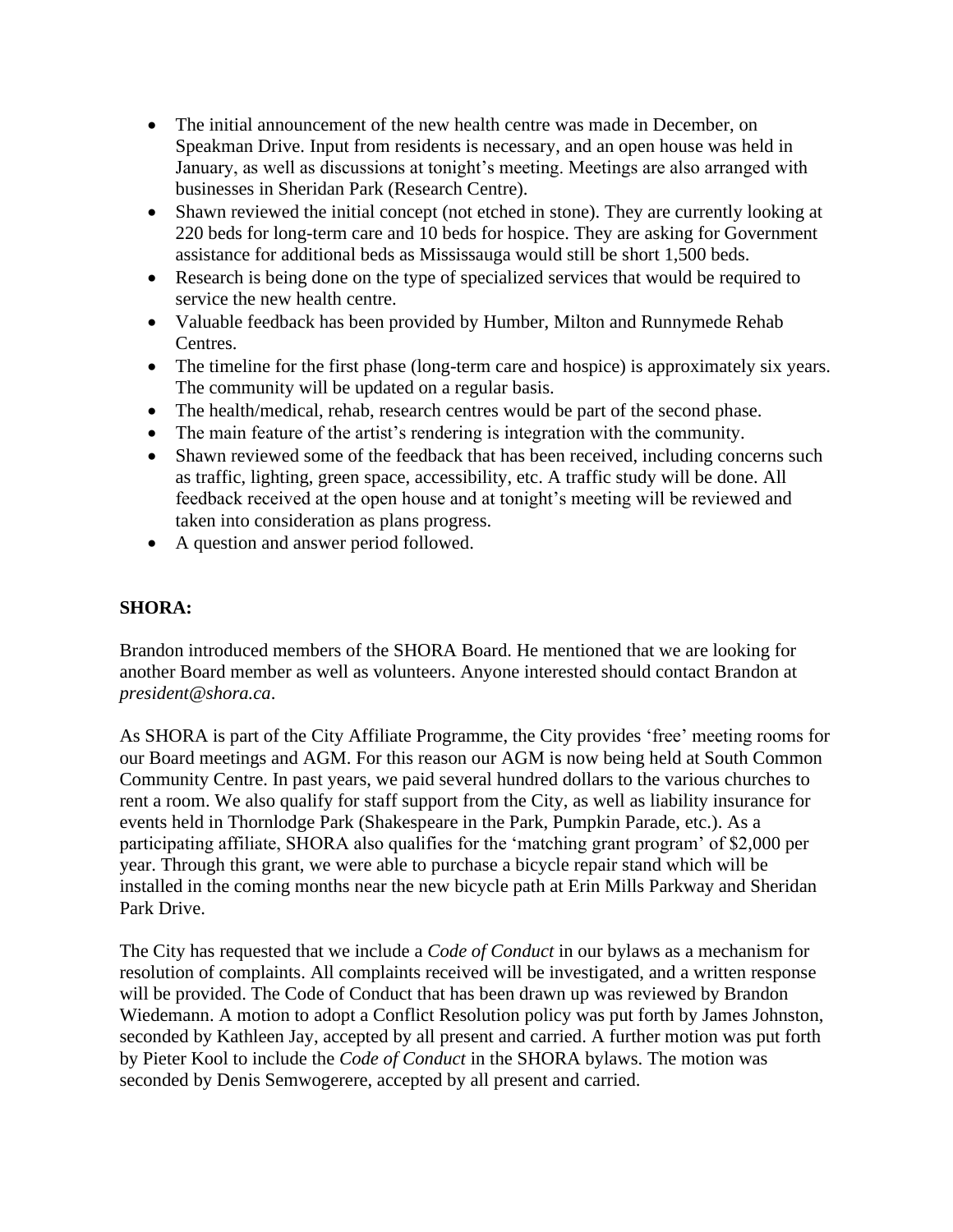## **Treasurer's Report:**

- Denis Semwogerere reviewed the 2019 financials. As at December  $31<sup>st</sup>$  2019, our bank balance was \$12,164.03; accounts receivable amounted to \$2,910.00, for total assets of \$15,074.03. This is slightly higher than what we started with at the beginning of the year.
- Some money was saved this year as we did not purchase a liner for the ice rink, which was a good decision as this winter has not been very cold.
- Our biggest expense is the Sheridan Times, but the cost is more than offset by ads revenue.
- Denis thanked Gary Betts for his sponsorship of Shakespeare in the Park, and Dayana D'Amico for providing the hot chocolate at the Pumpkin Parade.
- Denis spoke briefly about membership being down and the fact that door-to-door canvassing had not been done this past year. Memberships can be paid by PayPal or cash/cheque (\$20). An automatic subscription has also been set up and the cost through the subscription is \$15.

## **2020 Events:**

- Brandon reviewed events that are being planned for the current year Easter Egg Hunt, Earth Day Clean-up, Sheridan Times, Garage Sale, Children's Theatre, new bike station, Shakespeare in the Park, Little Libraries, Reclaim Market, Pumpkin Parade, painting park paths, etc.
- The Children's Theatre is new this year and we are looking at several theatre companies. When this is confirmed, residents will be notified.
- Recommendation was put forth to have a rain date for the garage sale. The rain date should be the following Saturday, and this could be included in the initial advertisements to avoid further expense.

# **Karen Ras:**

Brandon introduced Guest Speaker, Karen Ras, Councillor, Ward 2:

- Of the 14 Ratepayers' Associations in Ward 2, SHORA is the most engaged, and the financials are in great shape!
- The Federal Government has provided Gas Tax Funding in the amount of \$2 million for each Ward.
- SHORA's requests for this grant include:
	- o A level concrete pad for the ice rink in Thornlodge Park
	- o A water fountain to be placed between the tennis courts and baseball diamond
	- o A four-season washroom in Thornlodge Park
	- o A new bridge over Loyalist Creek in Don Gould Park

### **City Budget:**

• As a result of Provincial cut-backs, the City of Mississauga and the Region of Peel will be increasing property taxes in 2020. The City of Mississauga increase will be 1.6% and the Region of Peel will be 1.74%. As they are weighted differently, the total increase is 3.24%.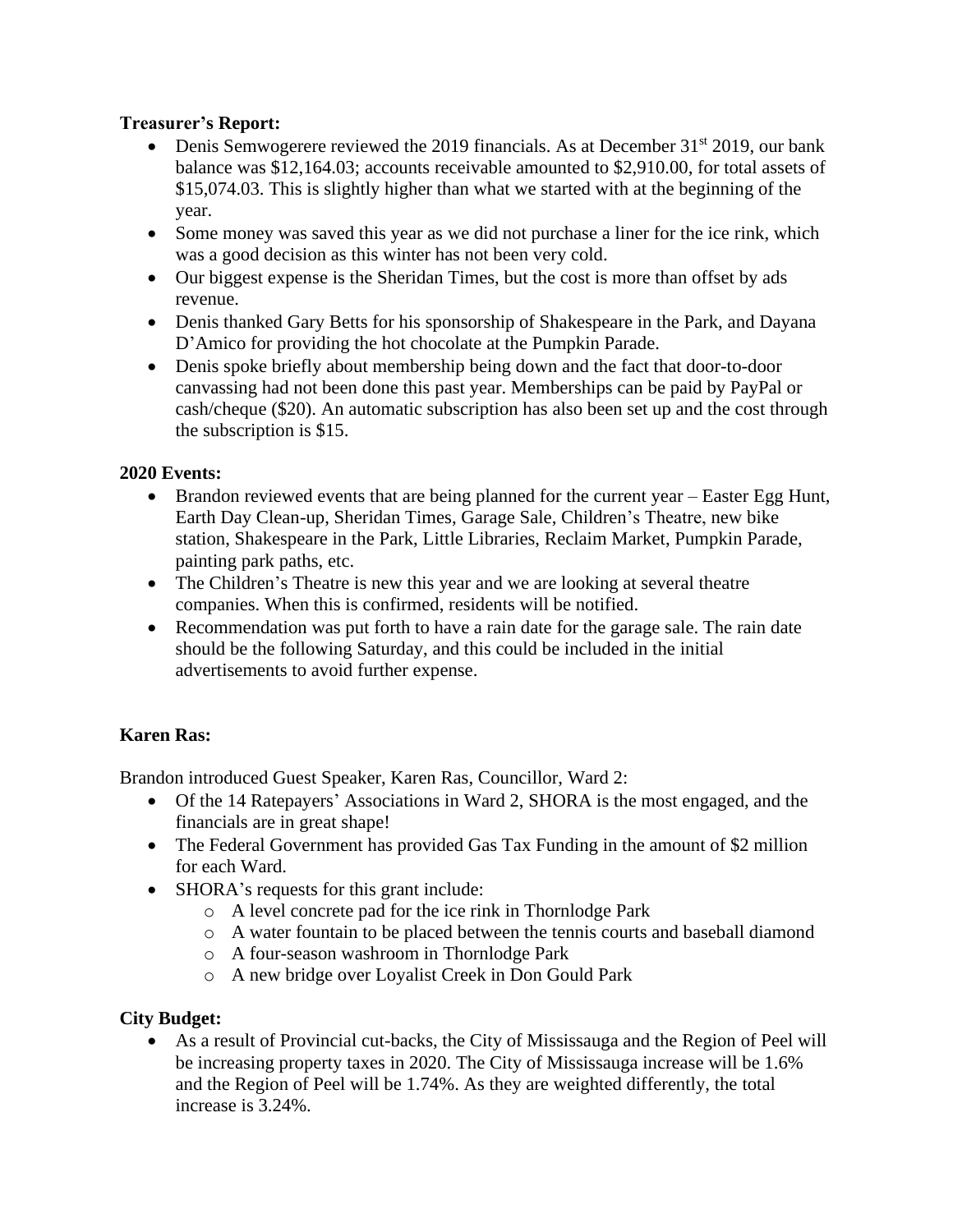### **City Centre Intensification:**

- Square One has announced a massive mixed community development, with 18,000 residential units.
- The City is working behind the scenes to ensure affordable housing.
- Many years ago the City voted a 'no height restriction' in the City Centre area to allow for growth. Rogers will be putting up an 80-storey tower in the downtown core.
- Intensification will also occur along the Hurontario corridor.

# **Reimagining the Mall:**

- Council has developed a planning framework as to how malls will be redeveloped.
- Policies are being put in place to encourage mixed-use development.
- Developers will have to submit a master plan for a community to live, work and play.
- Sheridan Centre has not yet shared plans with the City, but a master plan is expected within the next few months.

### **Dundas Connects:**

- Dundas St. will become a rapid transit corridor.
- The bulk of the changes will be east of Mississauga Rd., with the highest intensification around the Dixie Rd. and Dundas St. area.
- The City will protect the Dundas right of way.

## **Loyalist Creek:**

- An environmental assessment is required as the original gabian walls did not last as long as expected.
- Water will have to be redirected when the gabian walls are repaired/replaced.
- Inventory and survey work has already begun.

### **Sheridan Park Extension:**

- An environmental assessment was completed and approved in May 2019.
- As it was too late for the 2020 budget, it will go into a ten-year capital plan for 2021 to 2031.
- The actual time frame will be balanced with other priorities at the time.

# **Climate Action Plan:**

- The City has approved an 80% reduction by 2050.
- Consideration is being given to replacing the hybrid buses with electric buses.
- The cost for new bus infrastructure will be \$400 million.

# **Public Transit:**

- The City is working to include two-way, all-day GO lines to Milton and Kitchener.
- The city is also looking at the feasibility of extending the Long Branch streetcar line to the Hurontario LRT.
- Metrolinx should become a more regional transportation system to ensure proper connectivity between municipalities.